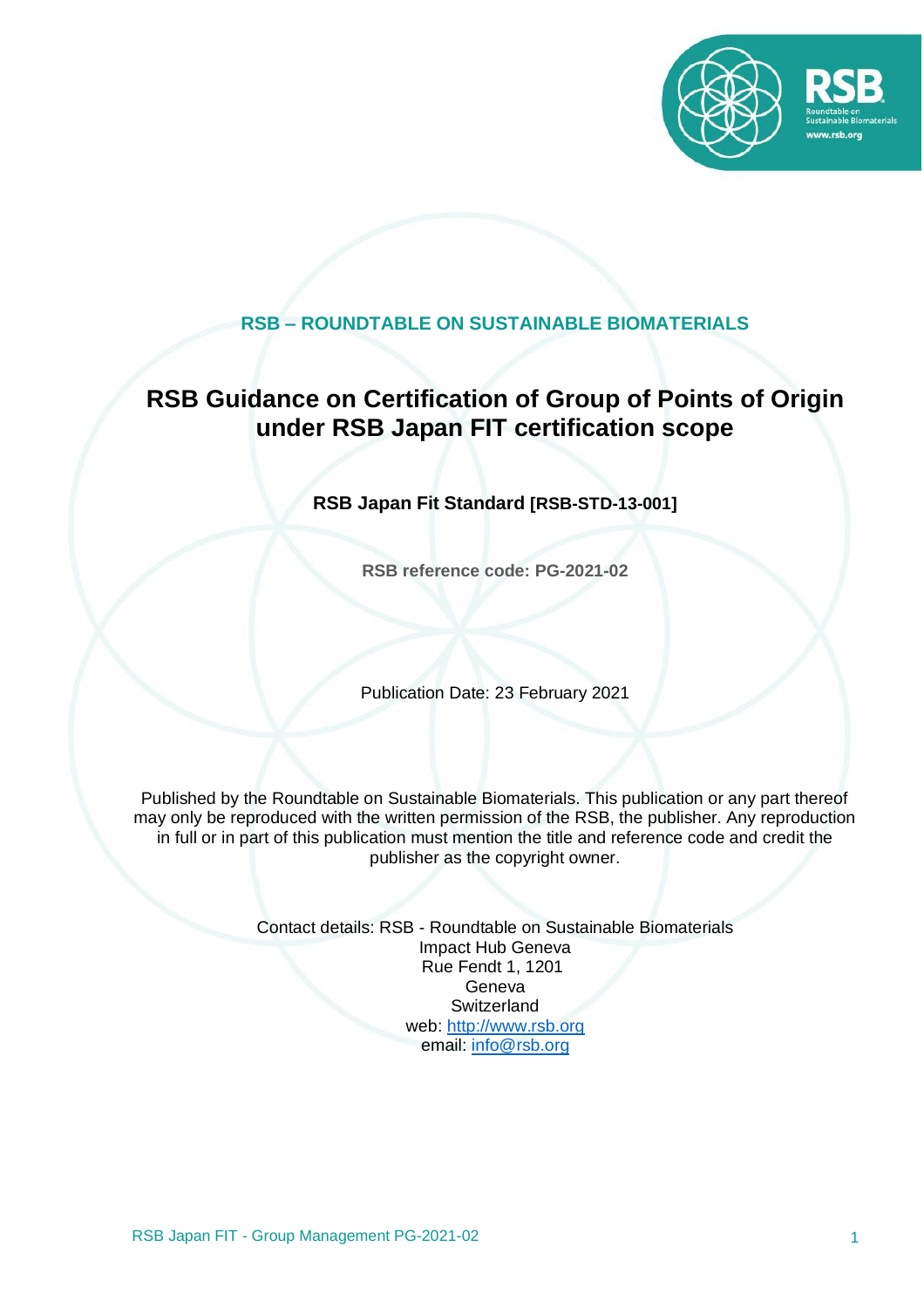

# **A. Objective**

The objective of this guidance is to clarify the RSB requirements for certification of groups of points of origin of residues complying with the RSB Japan Fit Standard. The guidance includes the certification requirements applicable at group management level and group member level and notes for Certification Bodies regarding audit procedures.

### **B. Background**

Group certification is a method that enables a number of producers who are facing scale or management challenges to access RSB certification. For individual points of origin of low value residues or end-of-life products, third-party certification is not always an economically viable option. The basic understanding of group certification is that a group of producers joins together to generate the necessary economies of scale to comply with the standard and system requirements. An appointed management unit will take over the responsibility of managing the certification process and putting the necessary systems in place to ensure the compliance of the individual group members under certification to the respective standard requirements. An external certification body will then assess the functioning of the group management system on a regular basis as well as the compliance of individual group members on a sample basis. Part of the responsibility of the group management is to conduct internal inspections of the certified members for monitoring their compliance with the standard.

## **C. Relevant standard references**

RSB Standard for Japan FIT [RSB-STD-13-001]

RSB Procedure for Certification Bodies and Auditors [RSB-PRO-70-001]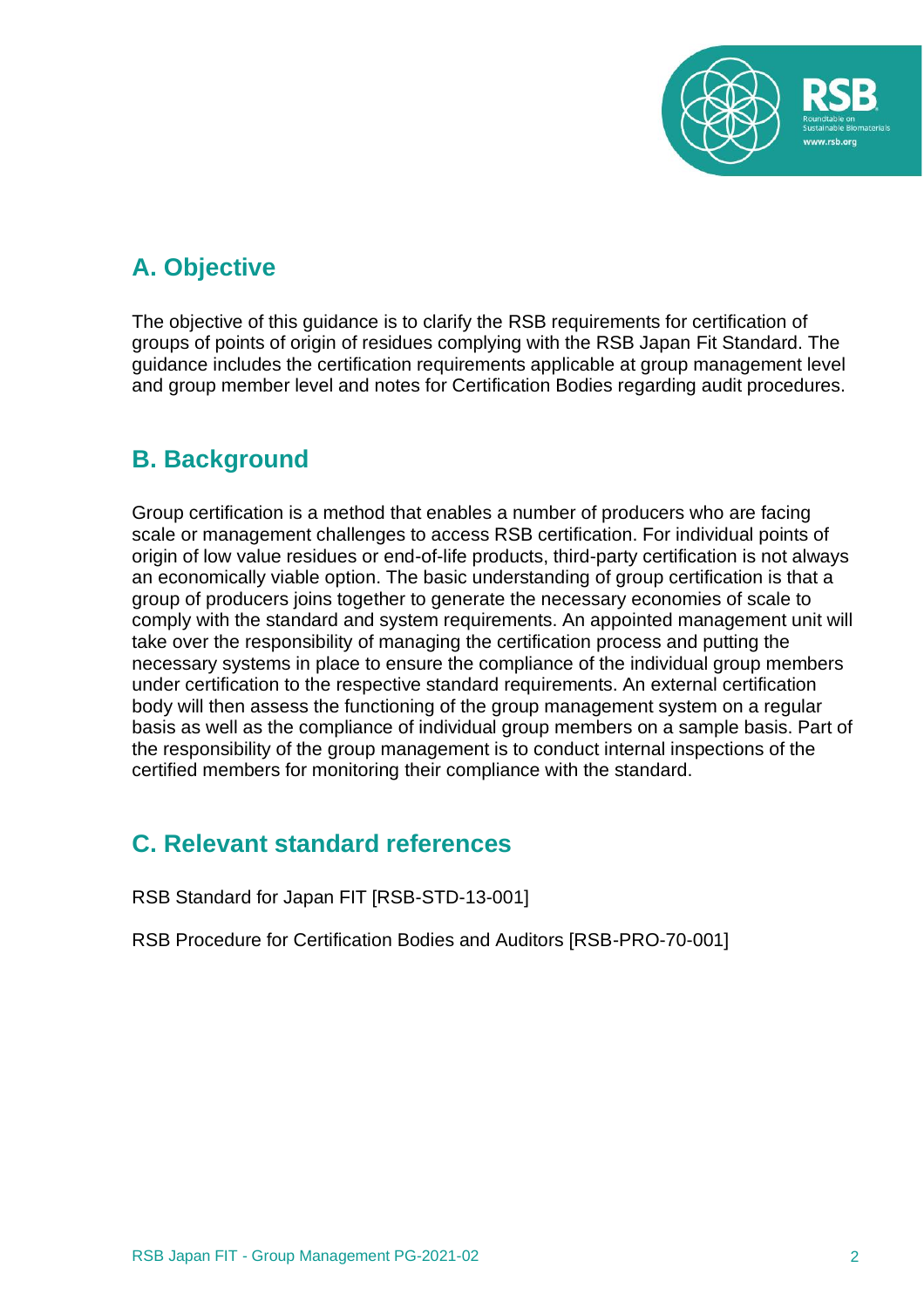

### **D. Terms and definitions**

For the purposes of this document, the terms and definitions given in the RSB Glossary of Terms RSB-STD-10-001 will apply. In addition, the following terms are applied:

**Group certification of Points of origin**: Group certification is a certification approach where RSB allows a group of producers to join together under a single RSB certificate organised under a common management system. The scope of group certification includes the group members where the residues are generated and for which there is an agreement between the group members and group management. Operations which trade products of the point of origin group members can be included in the scope of certification.

**Group Management**: The entity responsible for the certification process of a group of points of origin. It applies for certification, represents the group members to the RSB and a certification body and finally holds the RSB certificate.

**Group Member**: A member who participates in the group based on a formal agreement with the group management.

*Note: in the present quidance, the group member is a CPO mill (point of origin of Palm* Kernel Shell - PKS).

**Initial inspections**: The first internal inspection of group members, taking place before those sites can be included in the scope of certification.

**Internal inspections**: First party evaluation of the compliance of group members with the RSB standard requirements conducted by the staff of the group management. For the objective of the present guidance, it can be performed based on document review.

**Internal inspectors**: Group management staff conducting internal inspections and initial internal inspections.

**Internal management system**: A set of procedures which the group implements to ensure compliance with the RSB standard requirements.

**Sanctions**: An action taken by the group management towards group members as a result of a non-compliance to the RSB standard requirements.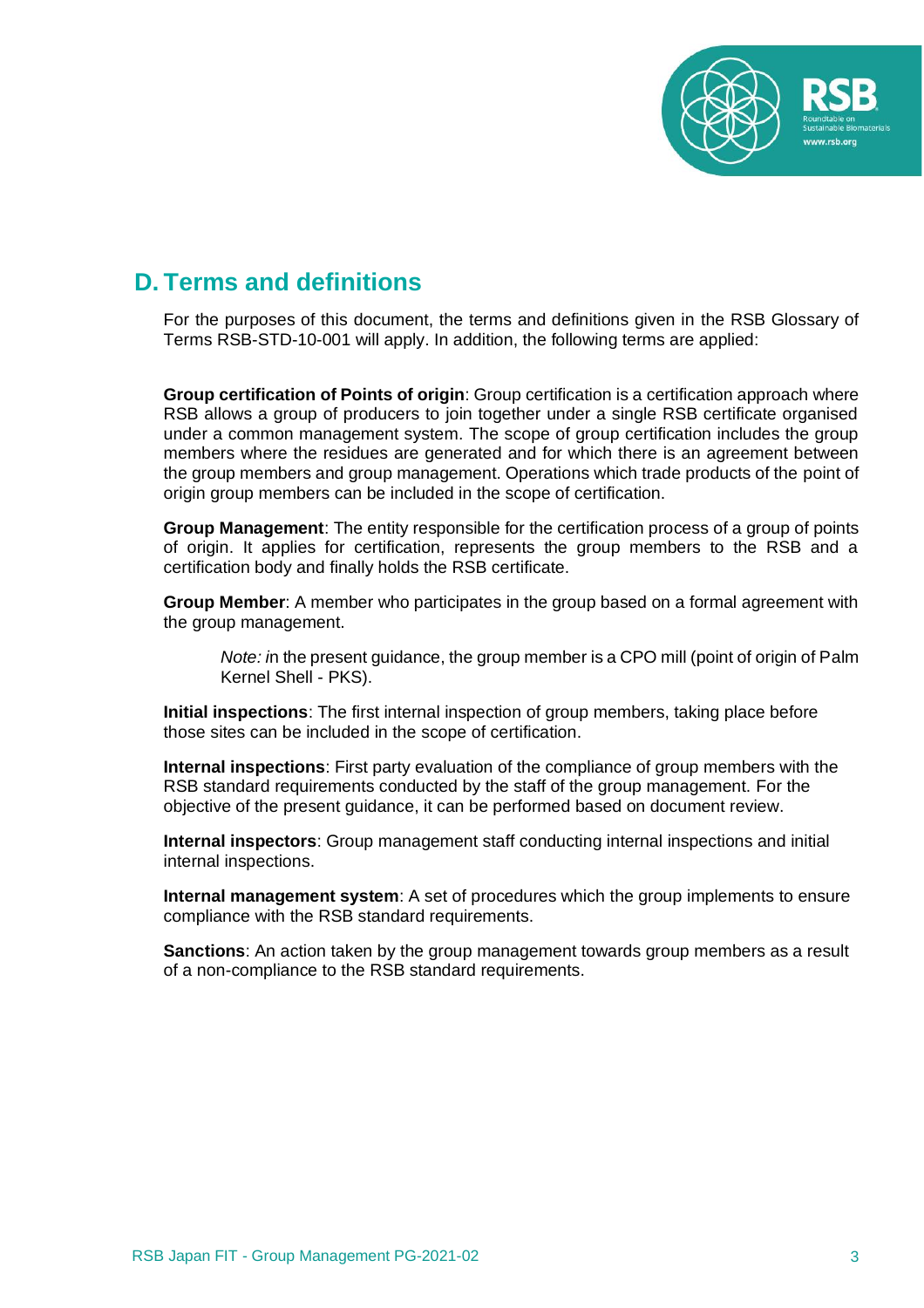

### **E. Guidance**

The scope of certification of points of origin includes the Group Members' and the entity responsible for the management of the group – the Group Management. For which there is an agreement between the group members and group management to include them in the scope of the certification.

Increasing the scope of certification to include additional Group Members can be done between audits, if the Points of Origin are similar to the points of origin that were subject to the previous audit in terms of type, material and geographic region. Changes in the scope of certification are reported prior to each external audit to the Certification Body. Information should at least include the name of the new Group Member, location, type of eligible material (PKS), estimated annual production and result of initial inspection performed by the Group Manager.

#### 1. Group Management

- 1. 1. The Group Management shall be an organization or an individual representing the group and its members for the purpose of certification to the RSB Japan FIT Scheme. For example, the "First Collector" or a "Trader" can operate as a Group Management.
- 1. 2. The Group Management shall be responsible for compliance with the RSB requirements for all points of origin (group members) included in the scope of certification.
- 1. 3. The Group Management shall describe its roles and responsibilities which include at least an overall responsible manager and defines responsibilities for internal inspection and training.
- 1. 4. The staff of the Group Management shall possess the necessary capacities to fulfil their roles and responsibilities. Training shall be provided to the staff of the Group Management where necessary.
- 1. 5. The Group Management shall be responsible for informing all members in an appropriate way about the RSB requirements applicable to them.
- 1. 6. The Group Management shall ensure that all members have access to relevant information as well as the applicable RSB requirements.
- 1. 7. The Group Management shall respond adequately to questions or feedback raised by members.
- 1. 8. The Group Management shall establish an Internal Management System.

#### 2. Group Members

2. 1. Group Members are points of origin of production residues or end-of-life materials (in this case, the CPO mills) and each shall have signed an agreement with the Group Management.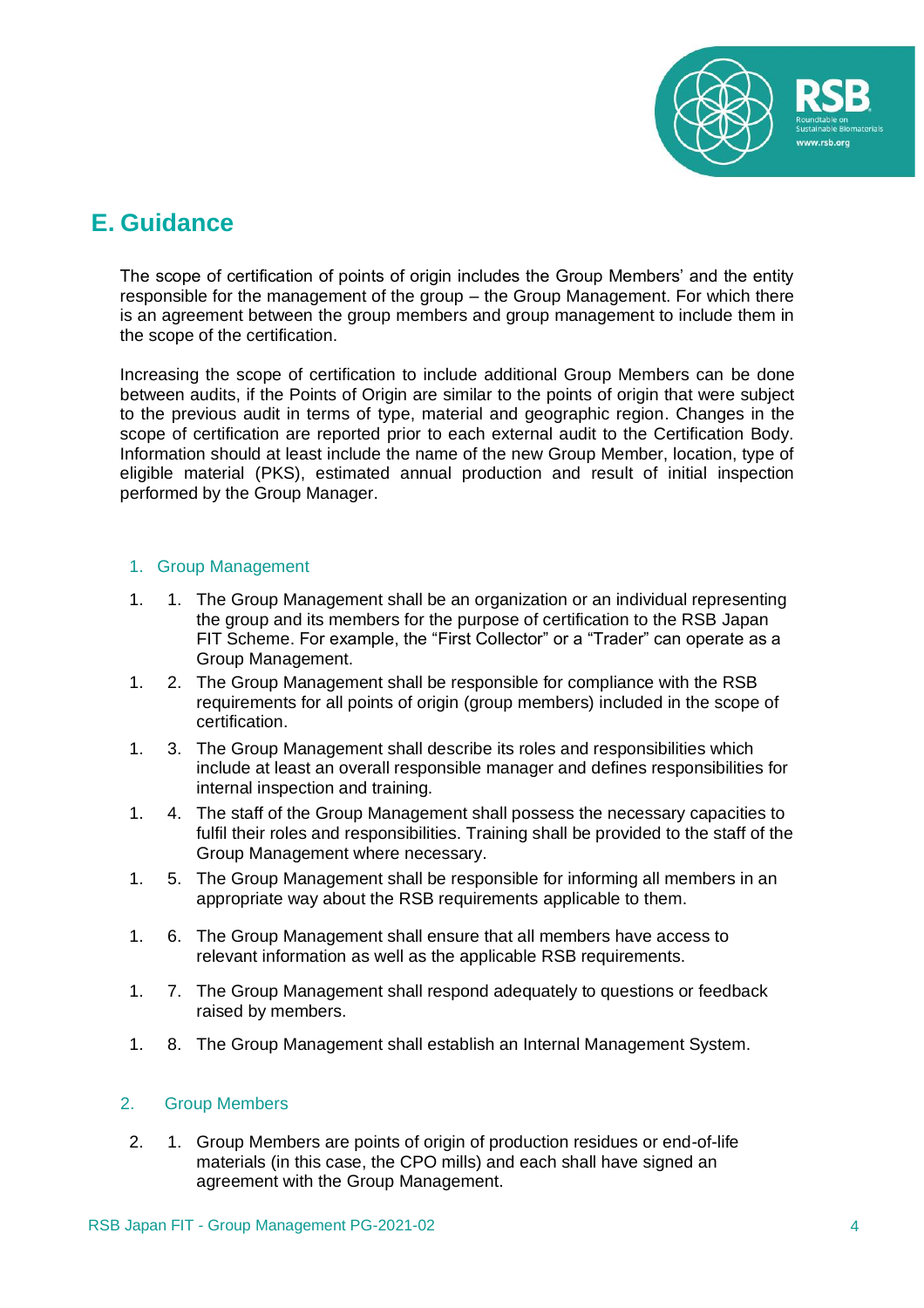

- 2. 2. The Group Management shall make sure that Group Members understand the implications of the agreement. The agreement shall contain at least:
- 2. 2. 1. a commitment by the Group Member to fulfil the RSB requirements applicable for the points of origin included in the scope of certification:
- 2. 2. 2. a commitment by the Group Member to provide the Group Management with required information;
- 2. 2. 3. acceptance by the Group Member of internal and external inspections;
- 2. 2. 4. an obligation for the Group Member to report intentional or unintentional non-conformities;
- 2. 2. 5. a commitment by the Group Management to support the member to fulfil the applicable RSB requirements; and
- 2. 2. 6. the right of members or Group Management to terminate membership according to pre-defined rules as documented in the Internal Management System (see Section 3).

#### 3. Internal Management System (IMS)

- 3. 1. The Group Management shall implement an internal management system (IMS) to monitor the performance of members and ensure the compliance of the group and its members with the RSB requirements.
- 3. 2. The IMS shall consist of a set of procedures aiming to bring the group and all its members into compliance with this guidance and the RSB requirements. It includes sanctions in case of non-compliance observed at a Group Member level.
- 3. 3. The effective implementation of the IMS shall be monitored through internal inspections.

#### 4. Internal Inspections (internal evaluations)

- 4. 1. Prior to all RSB audits by external auditors, internal inspections shall be conducted by Group Management of all points of origin to assess compliance against the applicable RSB requirements. The internal inspection expects:
	- the member to complete the RSB Screening Tool<sup>1</sup>;
	- the member to complete the RSB Risk Assessment Tool<sup>2</sup>;
	- the member to complete its Self Evaluation against the RSB P&C checklist<sup>3</sup>;
	- the Group Management (internal inspectors) to verify the documents above and do the internal inspection to confirm the results;

<sup>1</sup> [https://rsb.org/wp-content/uploads/2020/06/RSB-GUI-01-002-02\\_Screening-Tool-1.pdf](https://rsb.org/wp-content/uploads/2020/06/RSB-GUI-01-002-02_Screening-Tool-1.pdf)

<sup>&</sup>lt;sup>2</sup> [https://rsb.org/wp-content/uploads/2020/08/RSB-Risk-Assessment-Tool-Version-3.2.1\\_Pilot-Period.xlsx](https://rsb.org/wp-content/uploads/2020/08/RSB-Risk-Assessment-Tool-Version-3.2.1_Pilot-Period.xlsx)

RSB Japan FIT - Group Management PG-2021-02 5 <sup>3</sup> Please contact RSB for a copy of the current checklist  $(info@rsb.org)$  $(info@rsb.org)$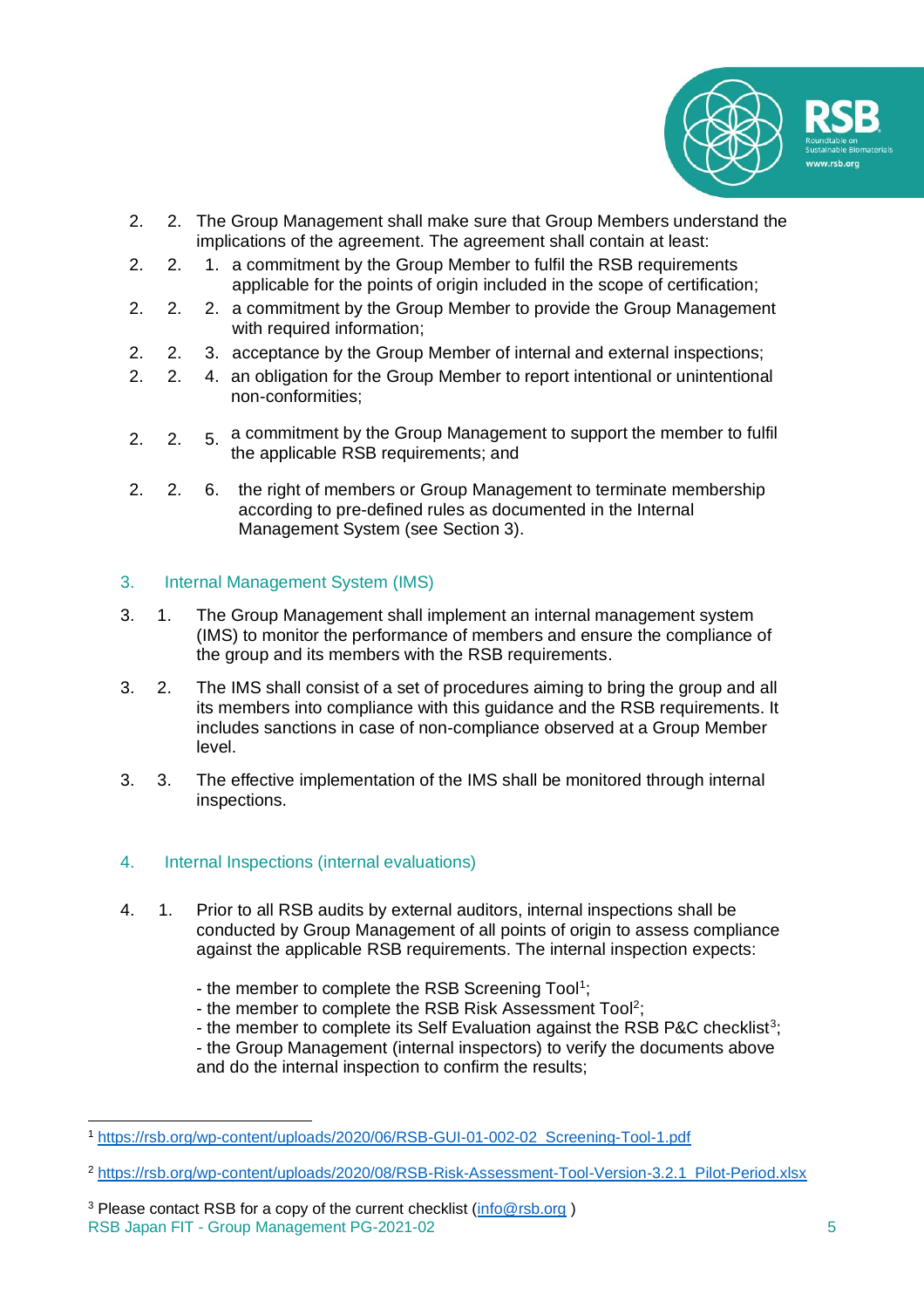

- the Group Management (internal inspectors) to document the results of internal inspections of each member.

- 4. 2. The schedule of internal inspections shall be designed by the responsible person in Group Management and shall take into consideration the risk of non-compliance of members.
- 4. 3. Internal inspectors shall be trained regarding the RSB requirements applicable to the points of origin.
- 4. 4. New group members operations shall always be internally inspected before they can be included in the scope of certification.
- 4. 5. If a non-compliance is observed, Group Management shall issue a corrective action request (CAR) to the responsible Group Member containing timelines for correction and sanctions where the CAR has not followed-up adequately, according to the procedures outlined in the Internal Management System (see section 3 of this guidance) and timeframes required by the RSB Procedure for Certification Bodies and Auditors [RSB-PRO-70-001].
- 4. 6. Group Members shall be excluded if the Corrective Action is not implemented as per the timeframe required by the RSB-PRO-70-001, section H.2.5 of the procedure.
- 4. 7. Group Members shall have the right to appeal findings of non-compliance.

#### 5. Record-keeping

- 5. 1. Up to date records shall be maintained by Group Management, and shall be available for the external auditors, including at least the following:
- 5. 1. 1. agreements between the Group Management and individual Group Members;
- 5. 1. 2. updated Group Member list including at least the following information:
	- o name of the Group Member;
	- $\circ$  a code assigned to each individual point of origin included in the scope of certification (a member can be responsible for more than one point of origin):
	- $\circ$  the location and size of each individual point of origin;
	- o volume of certified production;
	- o the industrial conversion (e.g., amount of palm fruits processed and amount of PKS generated as residues); and
	- o dates of internal inspections.
- 5. 1. 3. records of the traceability system, with evidence back to the point of origin: for collecting, selling and transporting certified products;
- 5. 1. 4. internal inspection reports, including the updated Screening Tool and Risk Assessment tool for each Group Member;
- 5. 1. 5. non-conformities, sanctions and corrective action requests arising from internal inspections;